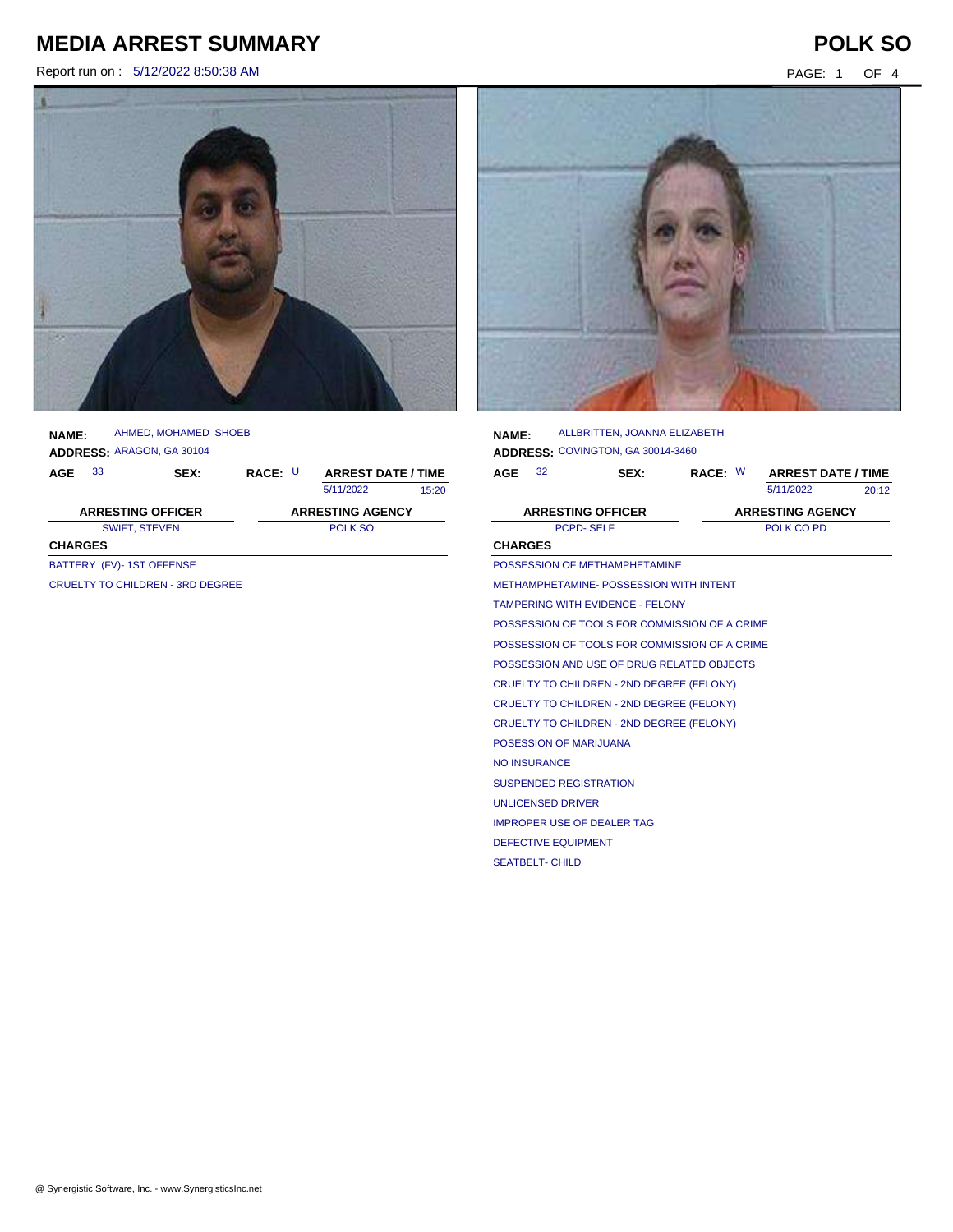Report run on : 5/12/2022 8:50:38 AM PAGE: 2 OF 4





**NAME: ADDRESS:** BREMEN , GA 30110 BARRONTON, LOGAN DOUGLAS

SEATBELT- ADULT RECKLESS DRIVING NO LICENSE ON PERSON

**AGE** W 18 **SEX: RACE: ARREST DATE / TIME** 5/11/2022 01:11 GSP- MASON GSP CARTERSVILLE **CHARGES ARRESTING OFFICER ARRESTING AGENCY** DUI - LESS SAFE- DRUGS FAILURE TO MAINTAIN LANE



| <b>NAME:</b>                                                    |    | <b>DAVIS, JONATHAN</b><br><b>ADDRESS: CEDARTOWN, GA 30125</b> |         |  |                           |       |  |
|-----------------------------------------------------------------|----|---------------------------------------------------------------|---------|--|---------------------------|-------|--|
| AGE                                                             | 33 | SEX:                                                          | RACE: B |  | <b>ARREST DATE / TIME</b> |       |  |
|                                                                 |    |                                                               |         |  | 5/11/2022                 | 08:40 |  |
|                                                                 |    | <b>ARRESTING OFFICER</b>                                      |         |  | <b>ARRESTING AGENCY</b>   |       |  |
| PARISH, JONATHAN                                                |    |                                                               |         |  | POLK SO                   |       |  |
| <b>CHARGES</b>                                                  |    |                                                               |         |  |                           |       |  |
| <b>DOOD ATION NIOL ATION FINIOFDODULTADLE OFFENIOE FELONING</b> |    |                                                               |         |  |                           |       |  |

PROBATION VIOLATION FINGERPRINTABLE OFFENSE-FELONY

| <b>NAME:</b>             | EL' AMIN, LATREZ<br>ADDRESS: ROME, GA 30165 |      |         |                           |       |
|--------------------------|---------------------------------------------|------|---------|---------------------------|-------|
| 23<br>AGE                |                                             | SEX: | RACE: B | <b>ARREST DATE / TIME</b> |       |
|                          |                                             |      |         | 5/11/2022                 | 14:40 |
| <b>ARRESTING OFFICER</b> |                                             |      |         | <b>ARRESTING AGENCY</b>   |       |
| <b>RPD-GRAY</b>          |                                             |      |         | ROCKMART PD               |       |
| <b>CHARGES</b>           |                                             |      |         |                           |       |
|                          | <b>CRIMINAL TRESPASS</b>                    |      |         |                           |       |
|                          | DISORDERLY CONDUCT                          |      |         |                           |       |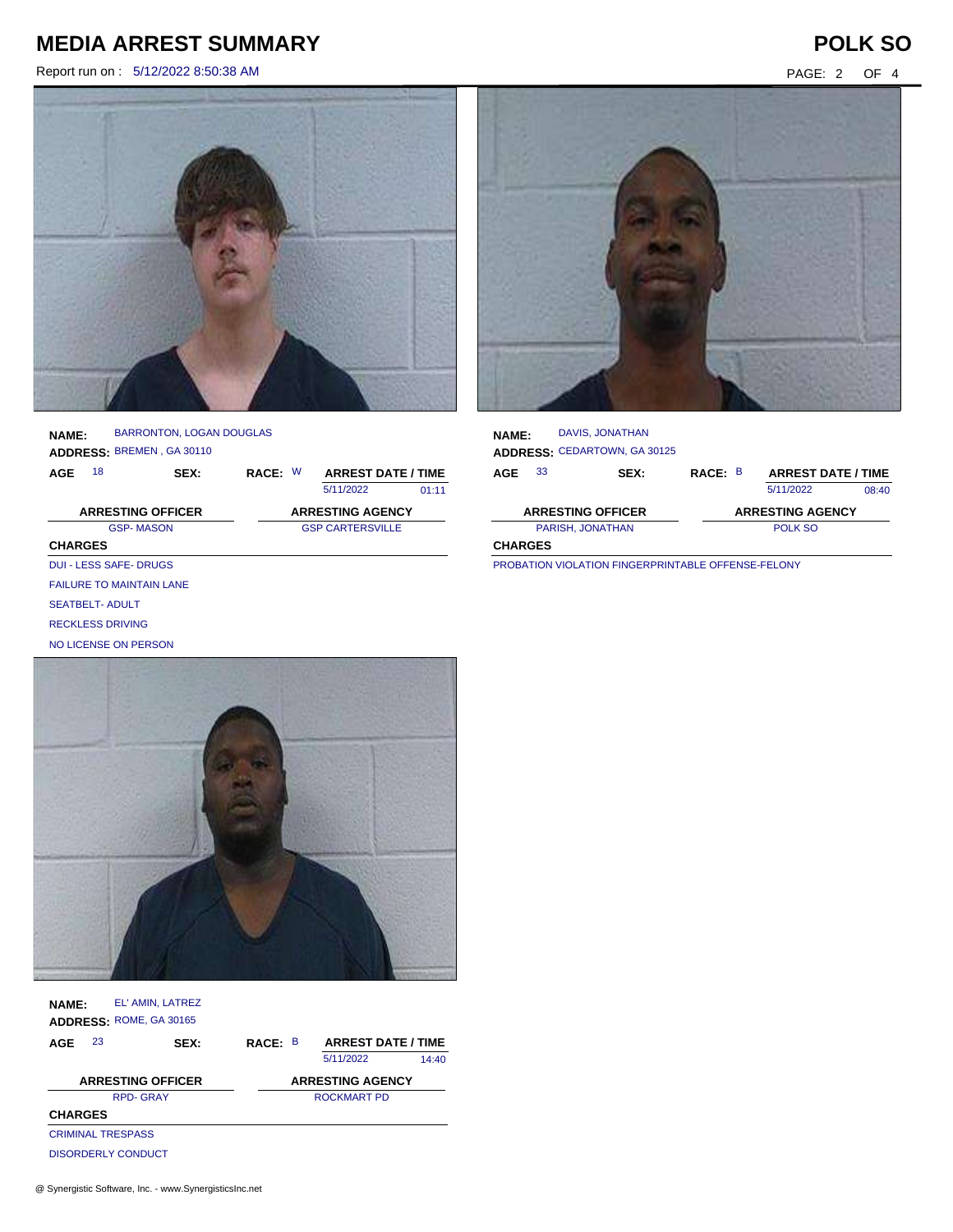Report run on : 5/12/2022 8:50:38 AM PAGE: 3 OF 4



**NAME: ADDRESS:** ROCKMART, GA 30153 KNOX, JEFFERY SCOTT

| AGE            | 35                                                                 | SFX                                                   | RACE: W |  | <b>ARREST DATE / TIME</b> |       |  |
|----------------|--------------------------------------------------------------------|-------------------------------------------------------|---------|--|---------------------------|-------|--|
|                |                                                                    |                                                       |         |  | 5/11/2022                 | 20:26 |  |
|                | <b>ARRESTING OFFICER</b>                                           |                                                       |         |  | <b>ARRESTING AGENCY</b>   |       |  |
|                | <b>RPD WILLIAMS</b>                                                |                                                       |         |  | <b>ROCKMART PD</b>        |       |  |
| <b>CHARGES</b> |                                                                    |                                                       |         |  |                           |       |  |
|                | THEFT BY SHOPLIFTING                                               |                                                       |         |  |                           |       |  |
|                | <b>CRIMINAL TRESPASS</b>                                           |                                                       |         |  |                           |       |  |
|                |                                                                    | OBSTRUCTING LAW ENFORCEMENT OFFICERS                  |         |  |                           |       |  |
|                | GIVING FALSE NAME, ADDRESS, OR BIRTHDATE TO LAW ENFORCEMENT OFFICE |                                                       |         |  |                           |       |  |
|                |                                                                    | <b>BENCH WARRANT-MISDEMEANOR</b>                      |         |  |                           |       |  |
|                |                                                                    | <b>BENCH WARRANT-MISDEMEANOR</b>                      |         |  |                           |       |  |
|                |                                                                    | <b>BENCH WARRANT-MISDEMEANOR</b>                      |         |  |                           |       |  |
|                |                                                                    | <b>BENCH WARRANT-MISDEMEANOR</b>                      |         |  |                           |       |  |
|                | <b>BENCH WARRANT- FFI ONY</b>                                      |                                                       |         |  |                           |       |  |
|                | <b>LOITERING OR PROWLING</b>                                       |                                                       |         |  |                           |       |  |
|                |                                                                    | OBSTRUCTION OF LAW ENFORCEMENT OFFICERS - MISDEMEANOR |         |  |                           |       |  |



| <b>NAME:</b>                                            |    | PHILPOT. NYJUA LAJUAN<br>ADDRESS: CARTERSVILLE, GA 30120 |                         |  |                           |       |
|---------------------------------------------------------|----|----------------------------------------------------------|-------------------------|--|---------------------------|-------|
| AGE                                                     | 36 | SEX:                                                     | RACE: B                 |  | <b>ARREST DATE / TIME</b> |       |
|                                                         |    |                                                          |                         |  | 5/11/2022                 | 23:53 |
|                                                         |    | <b>ARRESTING OFFICER</b>                                 | <b>ARRESTING AGENCY</b> |  |                           |       |
| <b>PCPD SELF</b>                                        |    |                                                          | POLK CO PD              |  |                           |       |
| <b>CHARGES</b>                                          |    |                                                          |                         |  |                           |       |
| OBSTRUCTION OF LAW ENFORCEMENT OFFICERS - MISDEMEANOR   |    |                                                          |                         |  |                           |       |
| DRIVING WHILE LICENSE SUSPENDED OR REVOKED- MISDEMEANOR |    |                                                          |                         |  |                           |       |
| <b>HEADLIGHT REQUIREMENTS</b>                           |    |                                                          |                         |  |                           |       |

TAG LIGHTS REQUIRED